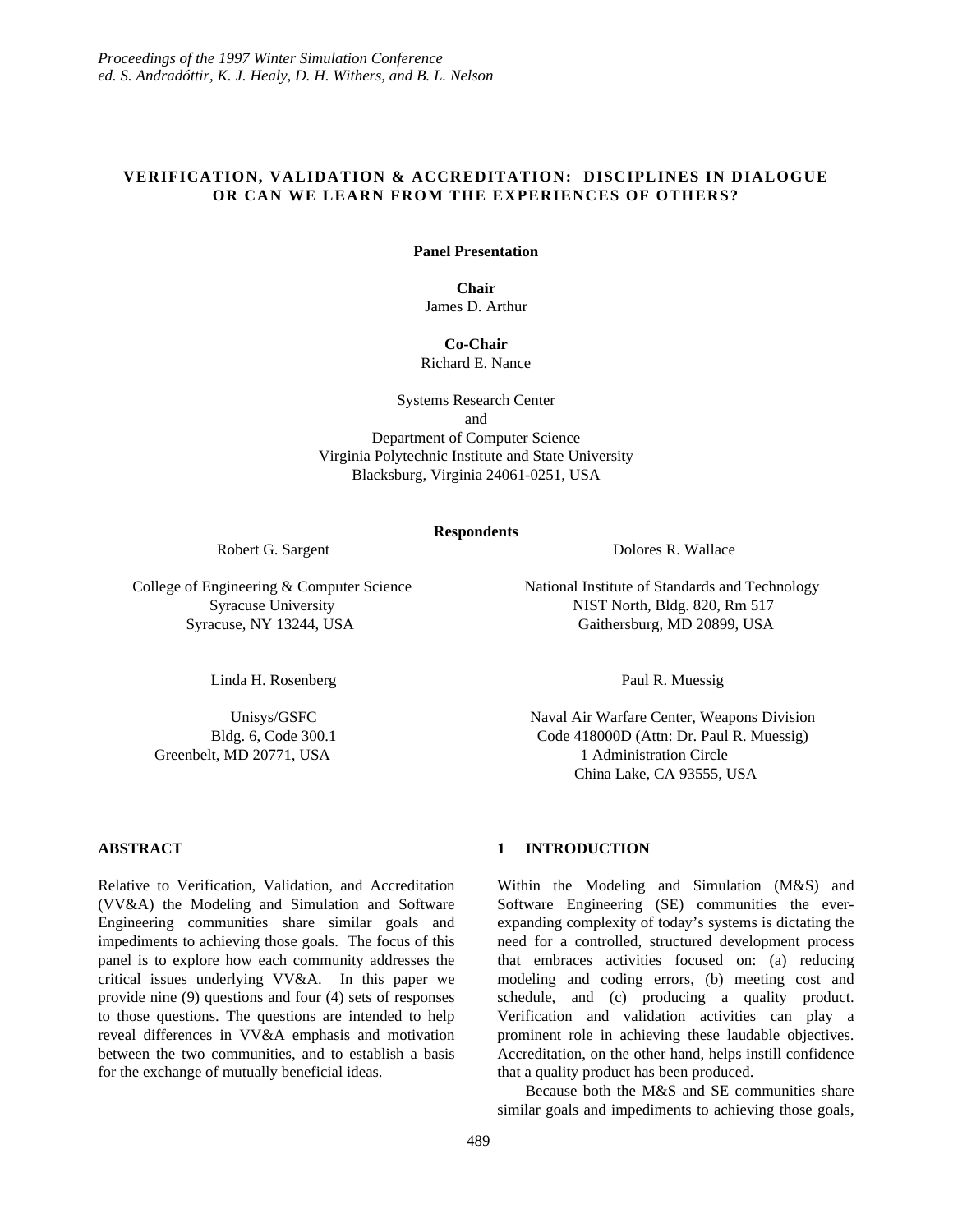much can be gained in sharing experiences, perceptions, practices and lessons learned as they relate to Validation, Verification and Accreditation (VV&A). Hence, the principal objective and focus of this panel session is to examine how each community incorporates VV&A in its associated activities. In doing so, we expect to raise an awareness of both the strengths and weaknesses of existing VV&A paradigms, and hopefully, recognize additional development activities and techniques that further our common goals.

#### **2. POSED QUESTIONS**

In support of the objectives and expectations of the panel session, each panel member is to provide a one page response that addresses as many of the following questions as possible. Each response should reflect the "prevailing wisdom" espoused by his/her discipline. Elaboration is to be provided where needed.

### **Question 1**

Briefly, how would you define, or distinguish among verification, validation and accreditation?

## **Question 2**

What do you perceive to be the goals and objectives of each of verification, validation and accreditation?

#### **Question 3**

Relative to achieving the three objectives stated in the first paragraph, how would you rate the *perceived* importance of (a) verification, (b) validation, and (c) accreditation.

Respond to the above question using a 1-5 rating where:  $1 \implies$  little importance,  $3 \implies$  important,  $5 \implies$ essential.

### **Question 4**

Based on what is being *practiced* in your discipline, to what extent are (a) verification, and (b) validation techniques being applied during the development process?

Respond to the above question using a 1-5 rating where:  $1 \Rightarrow$  very little,  $3 \Rightarrow$  often,  $5 \Rightarrow$  extensively.

## **Question 5**

What is the status of accreditation in your discipline?

Points to consider in answering the above question include (but are not limited to): (a) how highly is

accreditation touted as a desirable characteristic of a software development firm, and (b) how much of a role does accreditation play in the selection of a software vendor.

## **Question 6**

Testing is a critical activity that supports the evolution of a product that meets stated requirements.

In the development life-cycle:

- (a) When should testing begin?
- (b) How are test criteria derived?
- (c) What are the criteria for judging the test outcome, e.g., completeness and correctness?

## **Question 7**

The extent to which verification and validation  $(V&V)$  is practiced varies within and among disciplines.

Within your discipline, what do you see as the top three (3) impediments to implementing V&V practices. List them in descending order of impact.

#### **Question 8**

As a matter of fact, constraints are often placed on a development effort that restricts the extent to which V&V can emphasized and employed.

As a project manager, if you had to choose to emphasize verification over validation or validation over verification:

(a) Which would you choose and why?

(b) What would be the impact of that decision?

Consider, for example, the impact on the development process and on the product itself.

## **Question 9**

In performing V&V activities, artifacts can (a) play a supportive role in that they are used to help carry out or guide  $V&V$  activities, (b) be the object of scrutiny, or (c) participate in both capacities.

In terms of the above characterization, identify the role that each of the following play: Documentation, Models, Programs, and Data.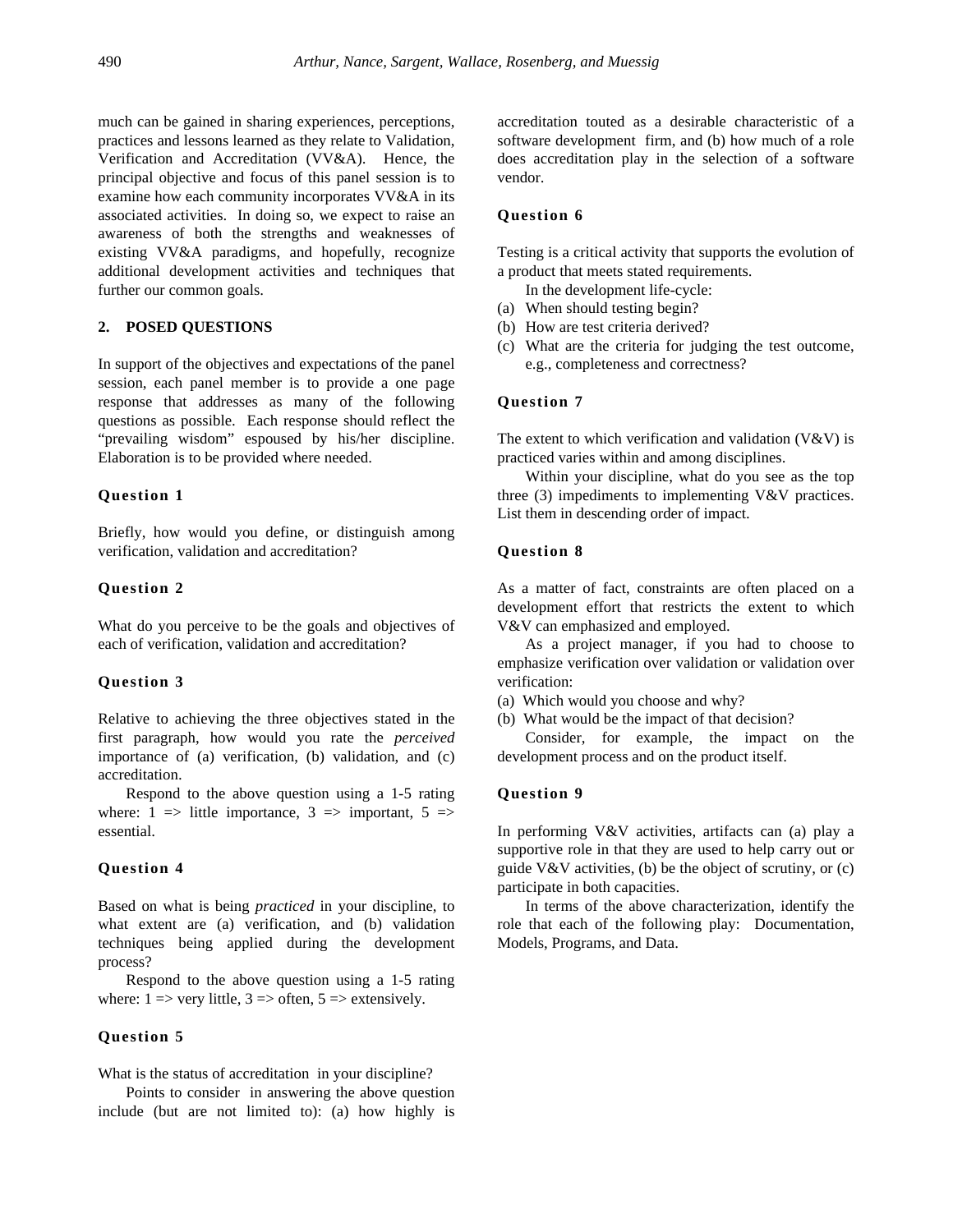### **2 PANEL RESPONSES**

### **2.1 Response of Robert G. Sargent (Simulation Perspective)**

## **Question 1**

The definitions that I use for verification and validation in my work (see, e.g., "Verifying and Validating Simulation Models" in the *Proceedings of the 1996 Winter Simulation Conference*) are "model verification is ensuring that the computer program of the computerized model and its implementation are correct" and "model validation is substantiating that a computerized model within its domain of applicability possesses a satisfactory range of accuracy consistent with the intended application of the model." The definition that I propose for accreditation is that "model accreditation is determining that a computerized model satisfies a specified model accreditation criteria according to a specified process for determining that a model satisfies the specified model accreditation criteria."

### **Question 2**

The overall goals and objectives of verification and validation are to obtain high confidence that a "correct" model has been developed, and of accreditation are (a) to convey that a model has been "certified" by a specified accreditation procedure and (b) to aid in the development of confidence of (potential) users of a model that a model is "correct" if it has been accredited. (Note: One can prove a model is incorrect but one cannot prove a model is "correct".)

### **Question 3**

Verification and validation are essential (rating of 5) for (a) - reducing modeling and coding errors and (c) producing a quality product; doing these take time and money and thus they effect (b). Accreditation plays at best a minor role in reducing modeling and coding errors and in obtaining a quality product; therefore, I give accreditation a ranking of 1 for (a) and (c). Of course, if accreditation is performed, the schedule and cost (i.e., (b)) will be impacted.

### **Question 4**

I believe (a) verification receives much attention in model development and thus I give it a rating of 4.0 and (b) validation receives less attention then verification and thus I give it a rating of 3.0.

# **Question 5**

Model accreditation has started to receive attention from the Department of Defense, but I am not aware of accreditation being used elsewhere.

### **Question 6**

I believe that testing (i.e., performing verification and validation) should take place during the entire model development process as discussed in "Verifying and Validating Simulation Models."

## **Question 7**

I believe the three primary impediments to verification and validation  $(V&V)$  are (a) the lack of emphasis and support for  $V&V$  by many model sponsors, (b) the lack of interest in performing validation (and to some extent for verification) by many model developers, and (c) the lack of interest in and emphasis for validation (and to some extend for verification) by many educators.

# **Question 8**

I believe that *both* verification and validation are needed for developing models. It is not a choice of one or the other. Either both are done or the model should not be developed.

### **Question 9**

I believe that Data, Models, (computer) Programs, and Documentation are all important in verification and validation. Many individuals find the "Simplified Version of the Modeling Process" that I use in my work (see, e.g., "Verifying and Validating Simulation Models") to visually relate data, problem entity, conceptual model, and computerized model to steps of the modeling process, including verification and validation, to be extremely helpful.

## **2.2 Response of Dolores R. Wallace (Software Engineering Perspective)**

### **Question 1**

Verification consists of those activities to examine statically all software artifacts to see that they meet requirements established during previous activities, as they evolve into the software system. Validation consists of those activities that execute the software system, or some parts of it, to determine if it satisfies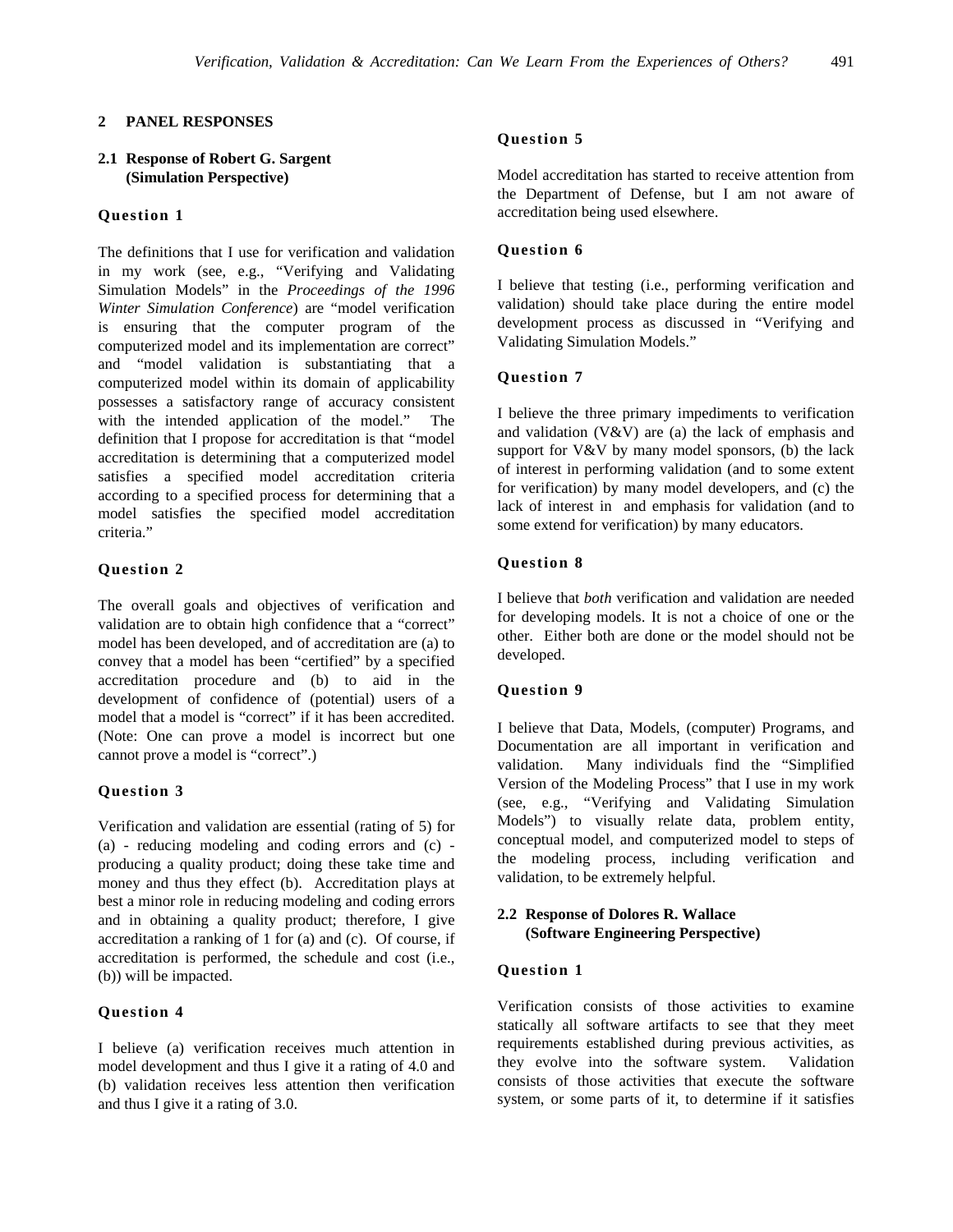system requirements and solves the right problem. Accreditation consists of those activities to provide measurements that the software system meets predefined criteria, derived from results of other quality assurance and V&V activities (and evidence from approved development process).and assigns some warranty "status" to the system.

### **Question 2**

See Q1. V&V activities facilitate detection & correction of software errors; enhance management insight into process and product risk. Accreditation produce evidences, based on results of activities such as V&V, that appropriate processes have been applied, with resulting measures on the product, to show the product meets pre-defined criteria.

## **Question 3&8**

Rate 5 for all. The answer is "relative," that is, relative to cost of developing the system, the quality requirements of the system, need for an implied or stated warranty of the system, maturity of development methods and tools, developer capability. Studies show that it is much cheaper to find faults early in development, before testing begins. Studies also indicate that if found too late, some design flaws may never be fixed, hence impacting quality. Reasonable combinations of verification and validation strategies may focus on different fault classes. A project must address the importance of these activities in tradeoffs, strategic planning and recognize that both are ALWAYS necessary for high integrity software but the degree of what and how may differ. Accreditation relies on the data from these & other quality activities to calculate the metrics that provide insights to the system quality. The developers (and IV&V) perform V&V activities. The accreditation activities may be performed the "owner" of the software or someone appointed by the owner, or some authorized authority.

### **Question 4**

Based on discussions with others: Verification: 1; Validation 5 (varying degrees but always); Accreditation: 1.

### **Question 5**

A guess is that a) is considered important but b) outside Defense Department, few do it.

### **Question 6**

The test process begins when the project begins, with planning for each category of test (unit, integration, system), especially for the resources, such as any simulation facility, other hardware, CM. Test criteria are derived from the requirements, acceptance criteria, and the potential severity of faults & the probability of their occurrence.

## **Question 7**

3) Changing requirements and supporting materials 2) Lack of understanding of product, to establish verification, test criteria. 1) Lack of management support (requirements to perform, understanding of need, resources availability)

### **Question 8&3**

Risks and product characteristics such as consequence of failure, cost, user applications, deadlines; maturity of the application; maturity and tool support for the methods of each V: all influence the emphasis and the choice influences development pace, amount of changes later, etc.

### **Question 9**

Documentation of requirements is vital to establishing test criteria, designs, providing traceability to implementation and tests. Later artifacts are needed for traceability, design of some analyses and tests, and mapping to models. Models enable V&Vers to verify that developers understand the problem, that V&Vers and developers understand each other; that solution is correct. Programs are essential for any static analyses, for verifying appropriate configuration. Data enables definitions of test parameters, and provides input for test cases.

### **Summary**

Application of V&V requires a comprehensive examination of system requirements & project environment to develop an integrated set of activities to achieve evidence of system quality.

## **2.3 Response of Linda H. Rosenberg (Software Engineering Perspective)**

My environment is the Software Quality Assurance at Goddard Space Flight Center (GSFC) NASA. The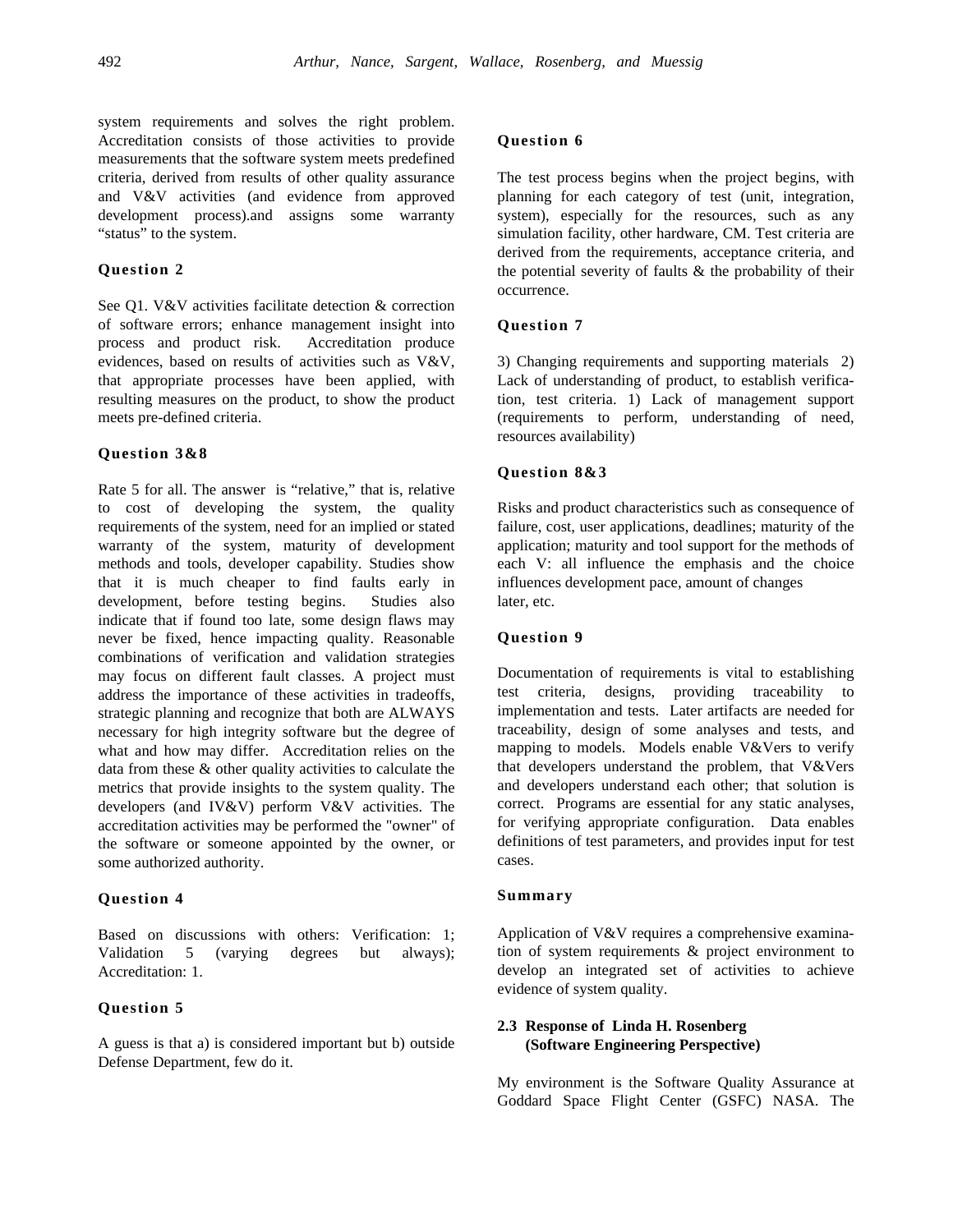SATC is charged with making measurable improvements in the quality and reliability of software developed for GSFC and NASA. We do not develop software nor do quality assurance activities although we are part of the Quality Assurance Division. We assist projects in implementing standards, guidebooks, and metrics programs to measure the quality of the products and project and monitor potential risks.

## **Question 1**

In the NASA Software Assurance Guidebook, validation is defined as ìthe process of ensuring that software being developed or charged will satisfy functional and other requirements.î Verification is ensuring that ìeach step in the process of building the software yields the right products.î Accreditation is not defined in the guidebook, but I would define it as the verification of the necessary skills and training to complete the tasks.

### **Question 2**

The goals of validation are to make sure the requirements are satisfied; i.e., if a satellite must transmit data at a given time and rate, that the software meets those specifications. A developer does not have to understand the environment of the application to validate the software. Verification requires extensive application knowledge to determine if the software meets the necessary specifications, regardless of ambiguities or inaccuracies in the requirements. Verification would identify if the specified transmission time and rate in the previous example were feasible for this application. The goals of accreditation are to warranty the qualifications of the personnel developing the software.

## **Question 3**

Perceived importance within my discipline:

- Validation 3 Verification 3
- Accreditation 1

# **Question 4**

Extent applied during development process: Validation 1-2 Verification 1-2

## **Question 5**

Accreditation as applied to contractors and software vendors is very desirable but unfortunately usually cannot be enforced due to legal problems. Most NASA

software is developed by contractors and NASA cannot tell them who to hire. Some accreditation is attempted with contract awards but usually is very general and ineffective.

# **Question 6**

At NASA, formal testing begins after Unit Testing, after the Test Readiness Review (TRR). Test plans/criteria are developed starting in the requirements phase. The criteria for judging the test outcomes should have repeatable input/outputs and have clear pass/fail criteria. Test program results must validate the software as an acceptable satisfaction of the requirements.

## **Question 7**

Unfortunately, V&V is rarely done at GSFC except in large, high profile projects. Although NASA has an IV&V Facility in WVA, itís services often go unused. Two primary impediments for V&V are the costs and administration of the V&V activities, and contractual/legal issues. A secondary problem is that the value from V&V is perceived to be very low and not cost effective.

### **Question 8**

If, as a project manager, I had to choose between validation and verification, I would choose verification, since the propagation of errors compounds costs and delays, and severely impacts performance. However, from a funding perspective, validation provides the largest return on investment since the earlier problems are found, the less the cost to fix, hence, if errors in the high level requirement documents are identified through early validation, there is greater savings.

#### **Question 9**

The primary artifacts for  $V&V$  are the documentation and the data; these provide the most information on what is going on. V&V on models has been tried but was not very effective. Source code is rarely, if ever used for V&V activities.

### **2.4 Response of Paul R. Muessig (Simulation Perspective)**

The wording of the questions provided for comment, and the forwarded requests for clarification regarding them, are indicative (to me, at least) of a phenomenon most people in the M&S and SE communities recognize, but about which no one has done anything constructive that I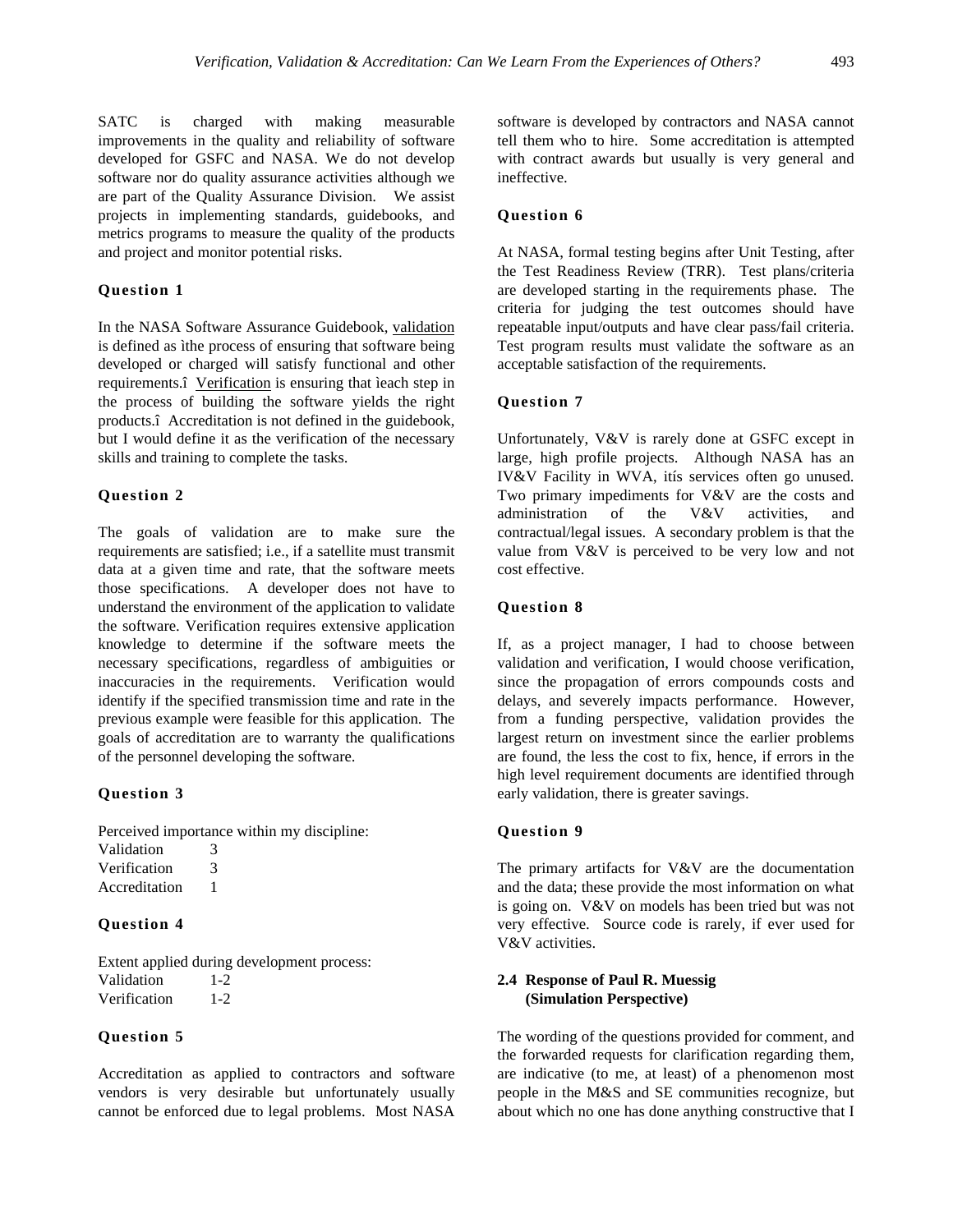am aware. The phenomenon of which I speak is the disconnect between the definitions of verification, validation and accreditation as used in the M&S and SE communities. This disconnect will color my responses to several of the questions relative to other respondents.

### **Questions 1 and 2**

For example, to answer Questions 1 and 2, I would refer to the definitions of VV&A worked out by the Military Operations Research Society (MORS) for use in military modeling and simulation. Verification is the process of determining that a model implementation accurately represents the developer's conceptual description and specifications. Validation is the process of determining the degree to which a model is an accurate representation of the real world from the perspective of the intended uses of the model. Accreditation is the official certification that a model, simulation or federation is acceptable for use for a specific purpose.

In my experience, the M&S community's definition of verification seems, in practice, equivalent to the SE community's definitions of "V&V" (or "IV&V"). The M&S community's definition of validation includes an explicit reference to the "perspective of the intended use of the model". This comparison with the real world (validation testing), so important to military M&S, is only one aspect of SE validation, however, which involves a much broader range of potential activities. In the M&S community, accreditation does not refer to any characteristic of a software developer, nor is it a warranty that the software has been built to specifications and won't "break", but rather that the model's strengths and weaknesses have been evaluated in light of its intended use, and has been judged "good enough" for that use. In the military M&S community, at least, accreditation for one purpose is generally not sufficient to accredit a model for another (unrelated) purpose without further justification (i.e., another accreditation).

#### **Question 3**

In answering Question 3, again my answer would depend on which community's definition of "V&V" we are talking about. My understanding of verification from the SE perspective is that it answers the question, "Did I build the thing right?", while validation answers the question, "Did I build the right thing?" From this standpoint, both verification and validation are equally necessary, and might each rate a 3 or a 4 on your scale. (Not being familiar with the SE understanding of accreditation, I cannot usefully comment on where I would rank it on your scale.) From the M&S

perspective, however, it has been my experience that verification activities are deemed less important than validation activities when evaluating M&S credibility (keeping in mind the differing definitions and perspectives cited above), and I would rate verification a 2 or a 3, and validation a 4. In the military M&S community, accreditation is a highly charged issue, with overtly political overtones. From a purely technical standpoint, the way accreditation is done now by most people in the M&S community is woefully inadequate, and I would rate it a 1 or a 2 in technical importance and impact. If it were done correctly (i.e., without so much political influence), I would rate it a 3 or a 4 in importance and impact. From a political standpoint, however, accreditation is the "Holy Grail"; everyone needs to have their model accreditation (DoDD 5000.59, DoDI 5000.61 and a host of Service-specific policies, instructions and directives. From this standpoint, accreditation rates a 5. Definitions are everything.

### **Question 4**

In response to Question 4, the answer depends on whether the model being considered is under development or "legacy" (software developed before detailed SE standards and specifications were codified). In the former case, the answer is 5: there is extensive application of SE-type V&V activities to new M&S development. Whether or not the "right" SE V&V is being done is a hot issue in the M&S V&V community, particularly as it relates to accreditation. In the case of legacy M&S, I would answer 2: little structured V&V (of any type) is being conducted.

#### **Question 5**

Question 5 proves my point about the differences in the definition of key terms between the SE and M&S communities. In the M&S community, accreditation has nothing to do with the characteristics of a software vendor. Accreditation is an official determination that a model is "good enough for government work", based on a clear definition of how the model will be used, and an objective analysis of how credible the model is relative to these usage requirements. From this latter standpoint, as noted above, accreditation is very important on the surface of things. From an implementation standpoint, little substantive attention is paid to objective requirements for accreditation. It is very frequently decided more by politics than by objective determinations of model suitability.

### **Question 6**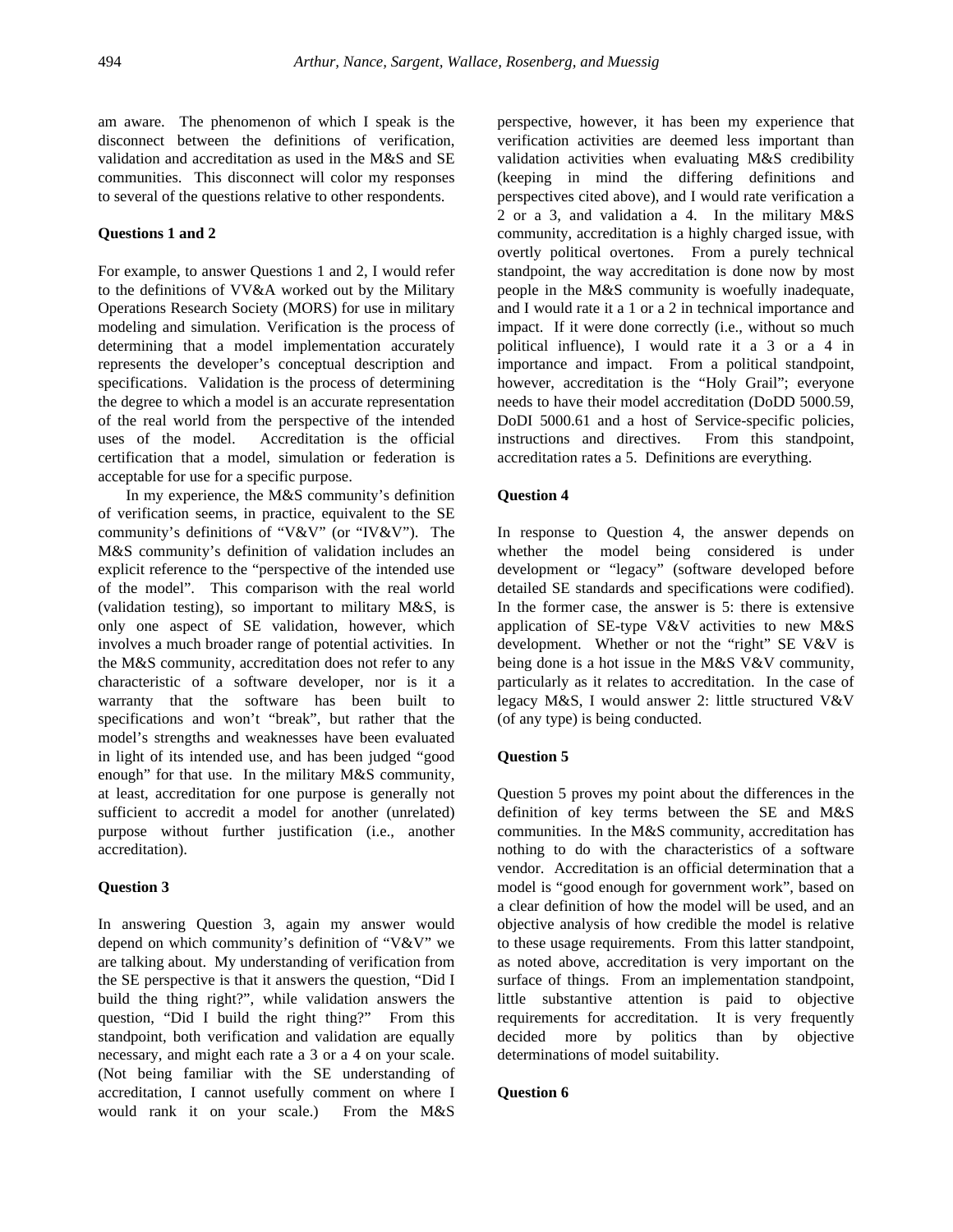In answering Question 6, I would argue that, depending on the development paradigm being used, testing should begin as early in the development life-cycle as possible. Test criteria should be derived and prioritized from a specification of the requirements for accuracy and credibility based on how the model will be used. If the expected application range of the finished model is broad and will have great impact on human safety or acquisition decisions, for example, more should be spent on testing to ensure coding accuracy. If the model has less stringent credibility requirements, the scope of testing can be narrowed in favor of other, perhaps less costly, approaches to establishing software accuracy.

## **Question 7**

For Question 7, the prioritized impediments to implementing V&V practices in the M&S community are 1) lack of understanding of the value of  $V&V, 2$ funding, and 3) funding.

### **Question 8**

For Question 8, from the M&S standpoint my experience has shown that verification activities add just as much credibility to a model as validation activities do (remember the M&S community definition of validation). Since verification costs less than validation, the marginal utility of each verification dollar spent is greater than the marginal utility of each validation dollar spent. Consequently, I would focus my credibility assessment activities on verification (remember, M&S "verification" is equivalent to SE "V&V"). The impact of this decision would be to reduce the amount of that type of credibility so sought after in the M&S community: comparison of model predictions with real world data (M&S "validation"). Consequently, I would have to consider more seriously a user's inputs to the process of defining credibility requirements.

#### **Question 9**

I'm not sure what you mean by Question 9, although it appears to be worded from an SE standpoint. I don't think I can contribute substantively to this question without a better appreciation of the meaning of the terms.

I am guessing that the perspectives I have included as part of my answer to these questions will come as a surprise to those whose background is primarily in the SE community. A software engineer tends to looks at V&V primarily as a quality assurance process focused on the end product: the software. The M&S community

tends to look at V&V as a means to assess the credibility and suitability of a model for use in particular application. The reason for the difference in emphasis is that all models are software, but not all software is a model. The SE process applies as well to the development of word processing software as to the development of a missile flyout model. But the requirement that the latter meet objective criteria related to comparison of software outputs with real world data puts the focus of validation activities in a different realm. Seen from this perspective, SE V&V is a subset of (or contributor to) M&S V&V. The difference lies in scope and application of the data generated by V&V in the two cases. Getting the M&S and SE communities to understand each other in this important area will be an important aspect of the panel discussion in December.

# **AUTHORS BIOGRAPHIES**

**ROBERT G. SARGENT** is a Professor in the L. C. Smith College of Engineering and Computer Science at Syracuse University. He received his education at the university of Michigan. Dr. Sargent has served his profession in numerous ways and has been awarded the TIMS (now INFORMS) College on Simulation Distinguished Service Award for long-standing exceptional service to the simulation community. His research interests include the methodology areas of modeling and discrete event simulation, model validation, and performance evaluation. Professor Sargent is listed in *Who's Who in America*.

**DOLORES R. WALLACE** leads the Software Standard Reference Materials and Data Project which provides metrology and reference data for software assurance; she researches and develops methods and tools that improve software quality and correctness. She served as Program Manager, Center for High Integrity Software System Assurance (CHISSA), which was a collaborative effort for research and technology transfer among industry, government and academia; is the recipient of the 1994 Department of Commerce Bronze Medal Award. She has conducted research and written guidelines and standards in high integrity software, software verification, validation, and testing, software management, software quality assurance; she has published articles in the Encyclopedia of Software Engineering (Wiley) and in the IEEE Tutorials on Software Requirements Engineering and Software Engineering. She is co-author of the book, Software Quality Control, Error Analysis, and Testing, Noyes Data Corporation, 1995. She has served as General Chair of COMPASS Board of Directors; lecturer in the